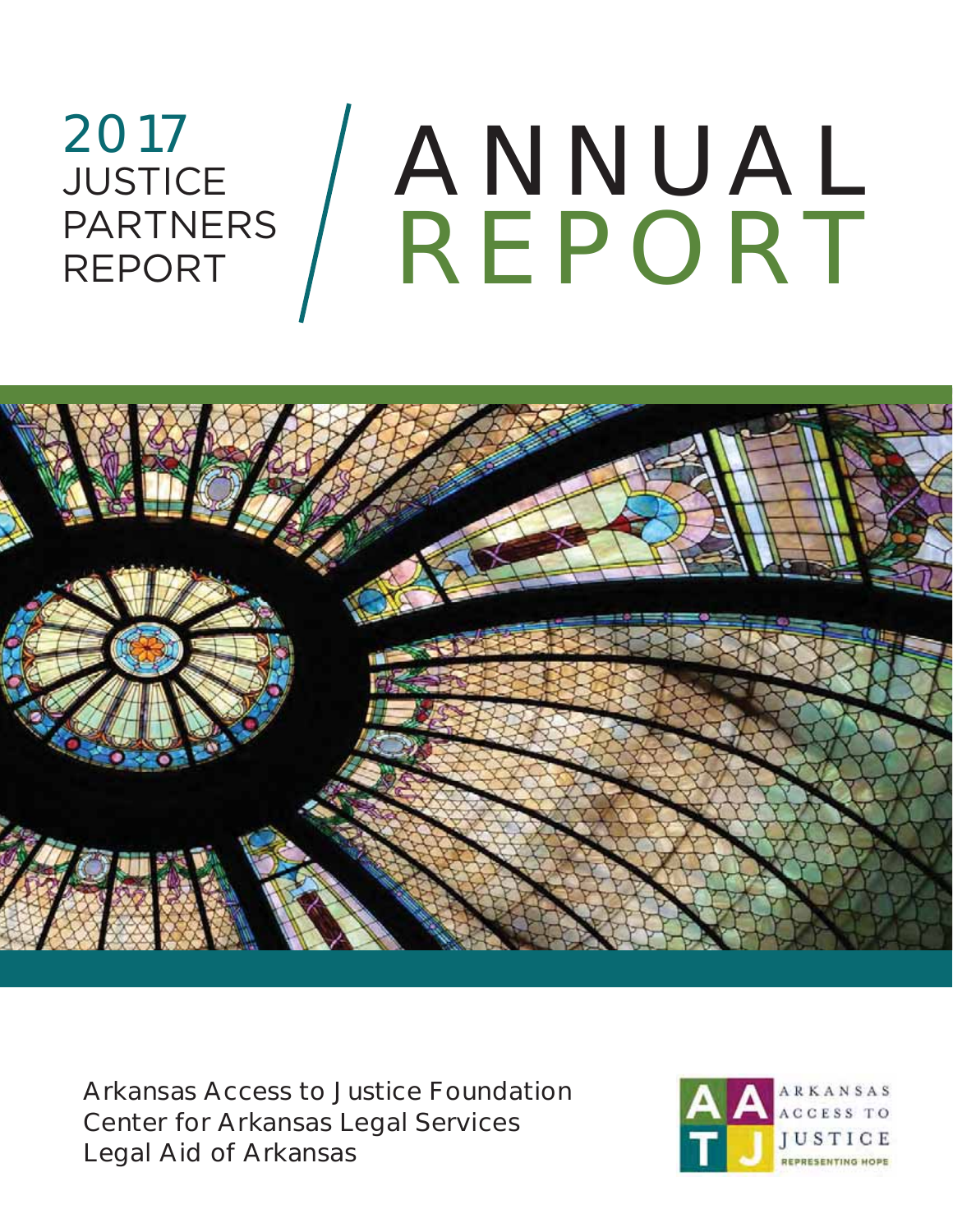# "

*I have been that person who could barely afford to pay my bills, much less hire an attorney if I had needed one. Doing pro bono is my way of passing along my knowledge of the law and the court system to those in need.*

Lori Howard, AR Free Legal Answers Volunteer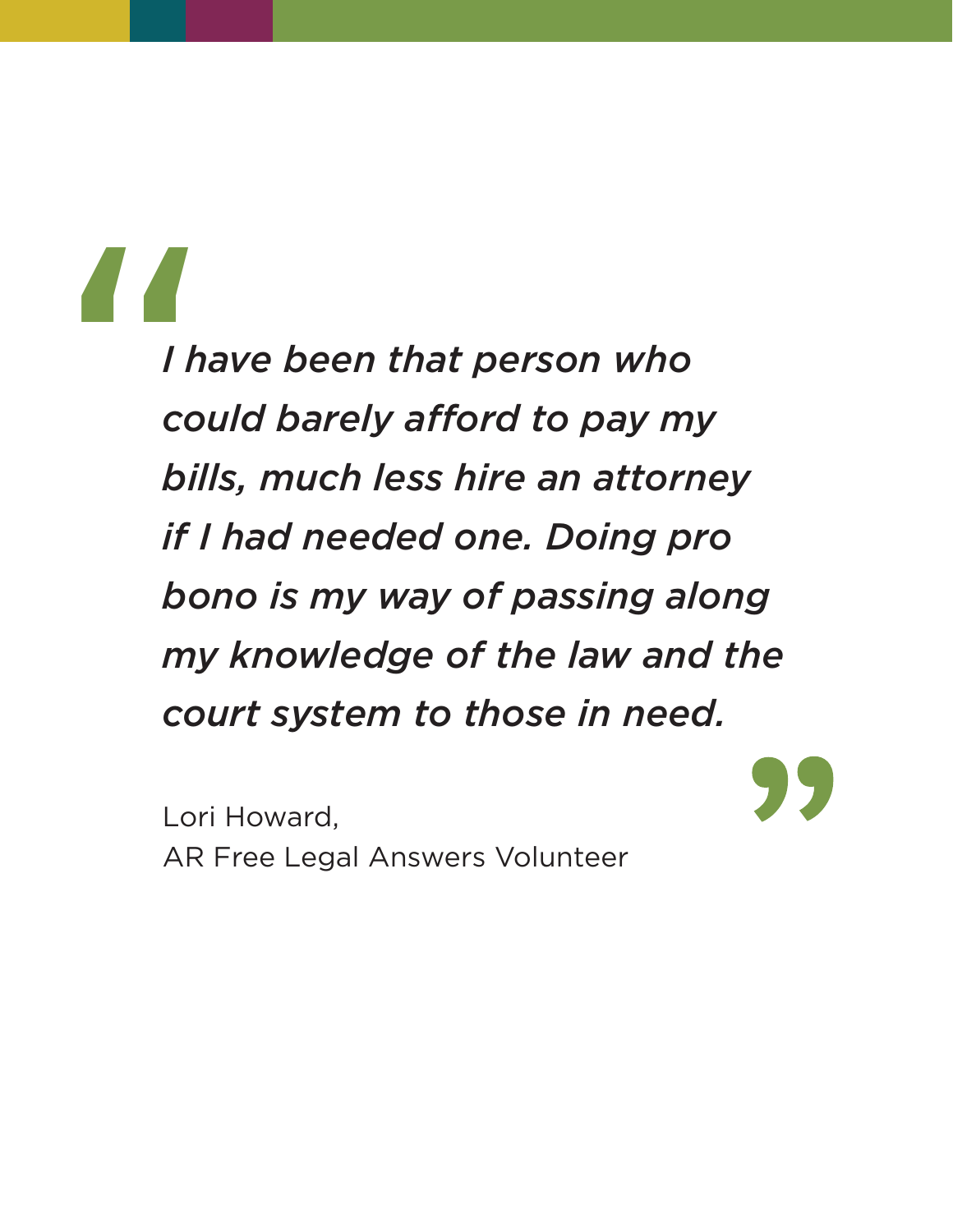# Justice Denied: Unmet Legal Need in Arkansas



Two-thirds of adults have experienced a civil legal problem in the past 18 months.



Only 14% made their way to a court, lawyer, or legal aid.



Arkansas has the fewest attorneys per capita in the country, with one attorney for every 406 Arkansas residents.



The state's 25 least populous counties are critically underserved, with one attorney for every 1,729 residents in those counties.

1 in 4 Arkansans qualify for civil legal aid.

1 LEGAL AID **ATTORNEY** 

14,957

ELIGIBLE ARKANSANS By comparison, there is one legal aid attorney for every 14,957 eligible Arkansans.



The Center for Arkansas Legal Services and Legal Aid of Arkansas receive 30,000 calls each year for help.



More than half are turned away because they lack the resources or capacity to meet the demand.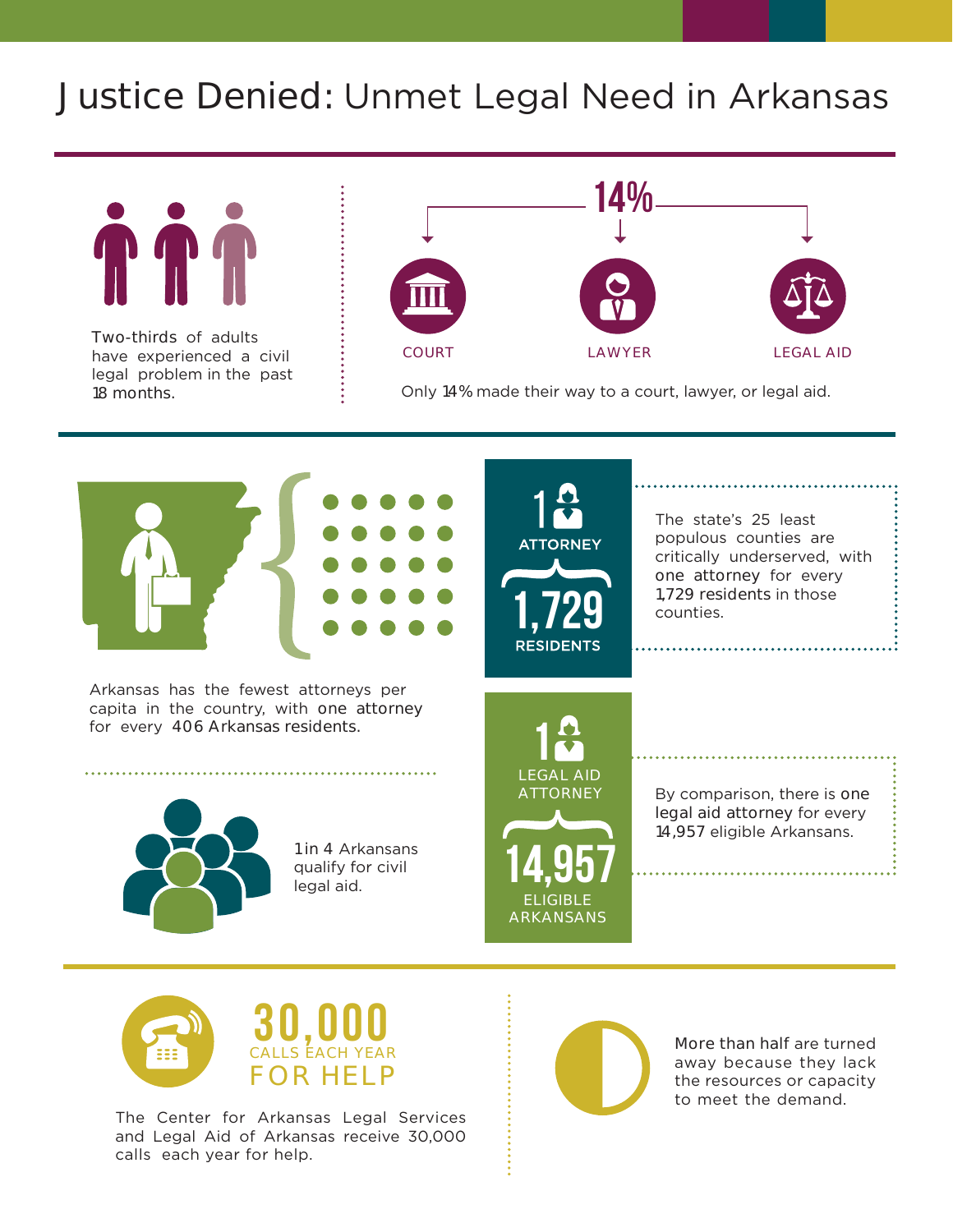# Center for Arkansas Legal Services

The Center for Arkansas Legal Services ensures fairness for low-income clients in 44 counties located in western, central, and southern Arkansas. In 2017, we accomplished this with a staff of 24 attorneys and paralegals, as well as 189 volunteer attorneys who accepted cases through our regional pro bono programs: Volunteer Organization for the Center for Arkansas Legal Services (VOCALS) and the River Valley Volunteer Attorney Project (VAP).

# 2017 AT A GLANCE





189 volunteer attorneys who handled 372 cases at a value of more than \$390,070



3,250 cases impacting 8,195 people, including 3,554 children and 214 veterans



\$7.3 million in financial recoveries or losses avoided for clients

# WHO WE HELPED.





477 consumers victimized by scams or harassed by creditors



502 tenants and homeowners facing eviction or foreclosure



272 children who were abused, neglected, or in need of permanency



994 families in need of stability through orders of protection, custody, or guardianship



381 elderly or disabled people needing financial security



624 individuals needing help accessing employment, health coverage, or education

# REVENUES & EXPENDITURES



- 66% Legal Services Corporation 15% IOLTA & Mortgage Settlement Funds 09% Public Legal Aid Fund 05% Grants & Contracts
- 04% Private Donations
- 01% Other

### REVENUES \$3.24 million EXPENDITURES \$3.11 million

### 51% Direct Services 35% Operational Costs 14% Support Staff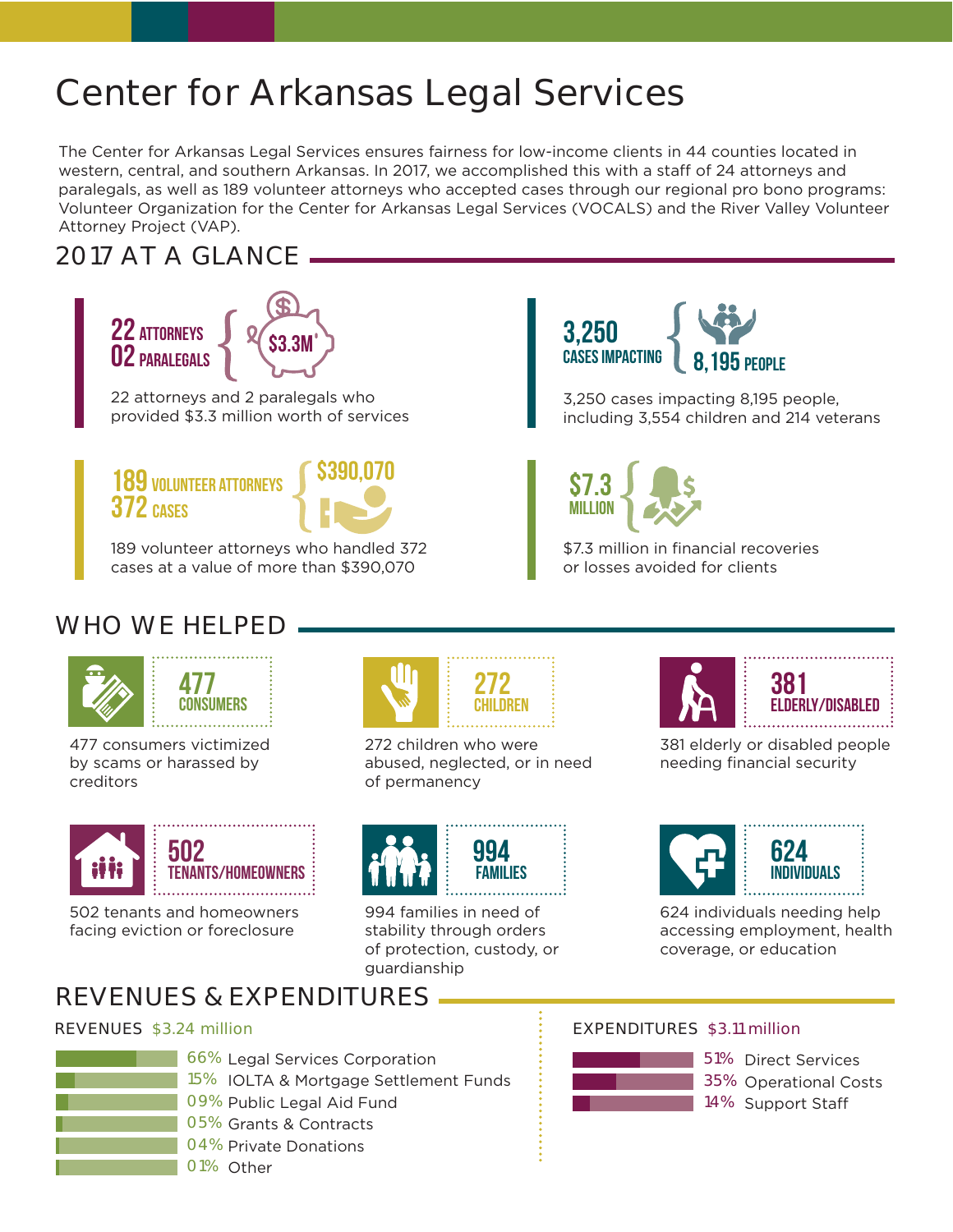# Center for Arkansas Legal Services

### CLIENT STORIES



Mr. Polk\* had been homeless and denied employment and housing assistance many times because of a felony burglary conviction. The problem was, Mr. Polk was never convicted of a felony. Instead, a misdemeanor conviction from 1978 was being inaccurately reported as a felony. The background check

provided virtually no details of the case. Likewise, the District and Circuit Courts had no record of the case. After being denied assistance to help him break out of homelessness because of this inaccurate criminal background check, Mr. Polk eventually found the Center for Arkansas Legal Services. Clayton Smith, a staff attorney was able to locate an old report in the police department's microfiche records which proved that Mr. Polk was not a felon. Clayton was then able to correct the erroneous background check and get the record of the old misdemeanor sealed. This meant that Mr. Polk was eligible to receive housing benefits. Because of Clayton's help Mr. Polk now has a safe place to live.



In 2014 Mr.  $& Mrs. Baster,*$  an airman and a daycare teacher, decided to purchase a home. In buying the home, they relied on the seller's statement that the well, the only source of water for the property, was in good condition. However, when they moved in, the well didn't produce enough water for the home

and the water it did produce was unusable because of its high mineral content. The sellers had not told the Baxters that they also had been unable to drink the water for the past four years. The Baxters were forced to haul buckets of water from a nearby creek to fill their toilet, buy thousands of dollars' worth of bottled water, and schedule their entire lives around the very limited water from the well. They tried to work with the sellers, but could not work out a solution. The airman and his wife contacted the Center for Arkansas Legal Services to help. Cecille Doan, a staff attorney, and Dan Carter, a pro bono attorney, worked together to sue the sellers. The court ruled that the sellers lied about the true condition of the well. The court awarded the Baxters  $$25,000.00$  so that they could fix the problems with the well.

Mr. & Mrs. Logan,\* an elderly couple, owned their own home. Officials from the city where they lived believed that the Logans' house wasn't being maintained properly and that they couldn't care for themselves. Rather than offer assistance, the city officials called Adult Protective Services (APS) on



the clients. This resulted in the Logans being removed from their home by APS and placed in different nursing homes. When they finally went before a judge many weeks later, the judge found that they were capable of living independently. After the trauma of being unjustly forced from their home and separated, the Logans returned to find their home was blocked by yellow police tape. They were threatened with arrest by the police if they attempted to enter the home. The city had given the clients no notice that the home would be condemned and no opportunity to challenge that action. Dustin Duke, an attorney with the Center for Arkansas Legal Services, with assistance from Mickey Stevens, a pro bono attorney, filed suit in federal court against the city on behalf of the Logans. The case was settled for \$65,000 paid to clients by the city. This allowed the Logans to purchase a home in a different community where they could continue to live together and independently.

*\*Clients are identified by pseudonyms to protect their privacy.* 



### **WHERE WE HELP**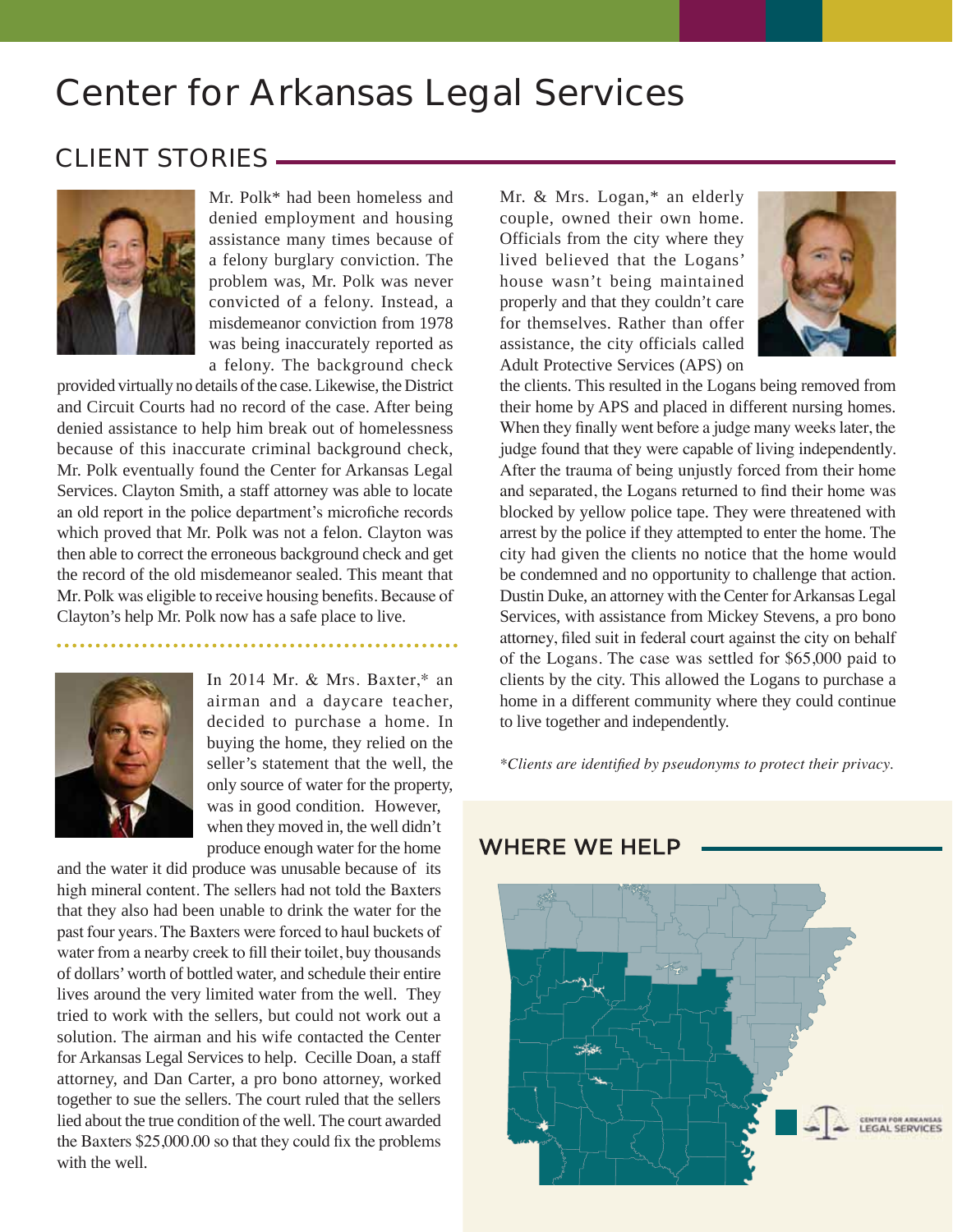# Legal Aid of Arkansas

Legal Aid of Arkansas ensures fairness for low-income clients in 31 counties located in northern and eastern Arkansas. We also serve clients statewide through our Low Income Taxpayers Clinic and Medical-Legal Partnerships. In 2017, we accomplished this with a staff of 30 attorneys and paralegals, as well as 307 volunteer attorneys who accepted cases through our pro bono programs.

### 2017 AT A GLANCE



307 volunteer attorneys who handled 379 cases at a value of more than \$613,130



6,269 cases impacting 15,746 people, including 7,237 children and 358 veterans



\$3.7 million in financial recoveries or losses avoided for clients

### WHO WE HELPED.





629 consumers victimized by scams or harassed by creditors



778 tenants and homeowners facing eviction or foreclosure



346 children who were abused, neglected, or in need of permanency



2,932 families in need of stability through orders of protection, custody, or guardianship



**298**  ELDERLY/DISABLED

298 elderly or disabled people needing financial security



**1,286**  INDIVIDUALS

1,286 individuals needing help accessing employment, health coverage, or education

# REVENUES & EXPENDITURES



50% Legal Services Corporation 22% Grants & Contracts 11% IOLTA & Mortgage Settlement Funds 09% Public Legal Aid Fund 05% Private Donations

### REVENUES \$2.93 million EXPENDITURES \$2.62 million

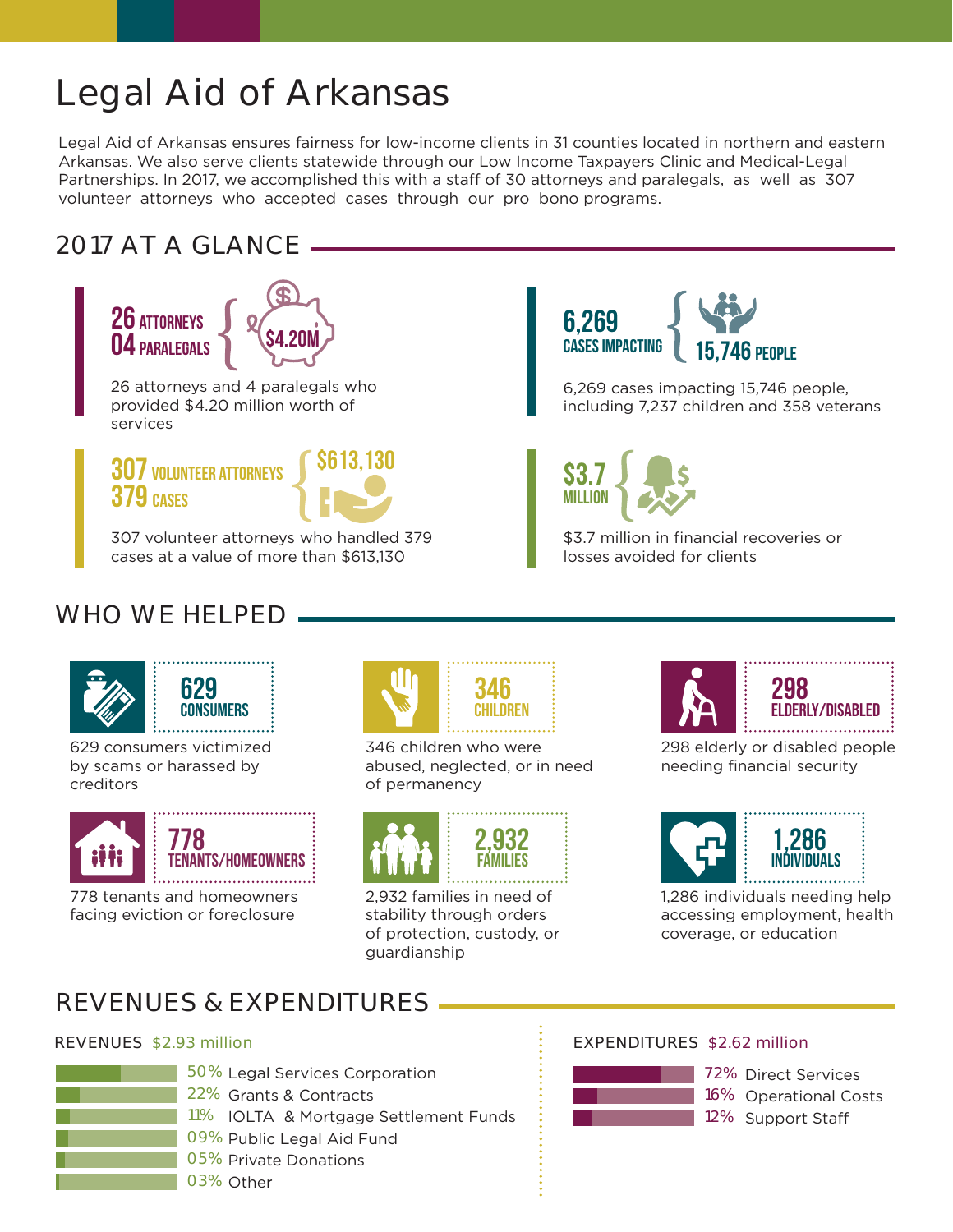# Legal Aid of Arkansas

### CLIENT STORIES



When Ms. Fulton's\* daughter Sarah,\* returned from visitation with her father, Ms. Fulton knew she had to do something. There had been behavior problems after prior visits, but this time Sarah had a gash on her head and severe bruising around her neck. Sarah's

father refused to explain what caused the injuries. That's when Ms. Fulton called Legal Aid of Arkansas. Teresa Franklin, a legal aid staff attorney, stepped in and was able to convince a judge to limit the father's visitation to Skype calls and eventually visitation was stopped altogether. Now that Sarah is safe, her behavior has improved, and she's thriving.



Ms. Greene\* had experienced some hard financial times and was facing the prospect of homelessness. She has a severe disability and her home was being foreclosed on by the bank. With limited options, Ms. Greene contacted Legal Aid of Arkansas and met Riley, a staff

attorney, and Gaylynn Alden, a paralegal. Riley and Gaylynn worked with the bank to arrive at a solution that prevented the client from facing a judgement of more than \$30,000. They were also able to help her successfully apply for a housing voucher from the local housing authority. Because of Legal Aid of Arkansas, Ms. Greene avoided homelessness.

Ms. Miller,\* a 62-year old school bus driver, came to Legal Aid of Arkansas's tax clinic for help with an old IRS debt of over \$10,000. She had accumulated self-employment tax during a short stint as a truck driver. However, she was unable to pay because of a period of unemployment and then under-employment. She ultimately had to settle for a low-paying job as a bus driver. This left her unable to both support herself and pay her tax debt. She was extremely concerned when the IRS notified her that it would collect the debt from her wages.

That was money she needed just to survive. R. Dawn Allen, a pro bono attorney who volunteers with Legal Aid of Arkansas's tax clinic, agreed to help Ms. Miller work out an agreement with the IRS. Then, during the case, the Ms. Miller had to undergo surgery to remove a brain tumor. Complications from the cancer and surgery forced the client to quit her job and survive on Social Security benefits alone. Based on her extreme financial hardship the IRS accepted \$50 and forgave the remainder her debt. The client was overjoyed with the result and can now focus on her health.

*\*Clients are identified by pseudonyms to protect their privacy.* 

### **WHERE WE HELP**

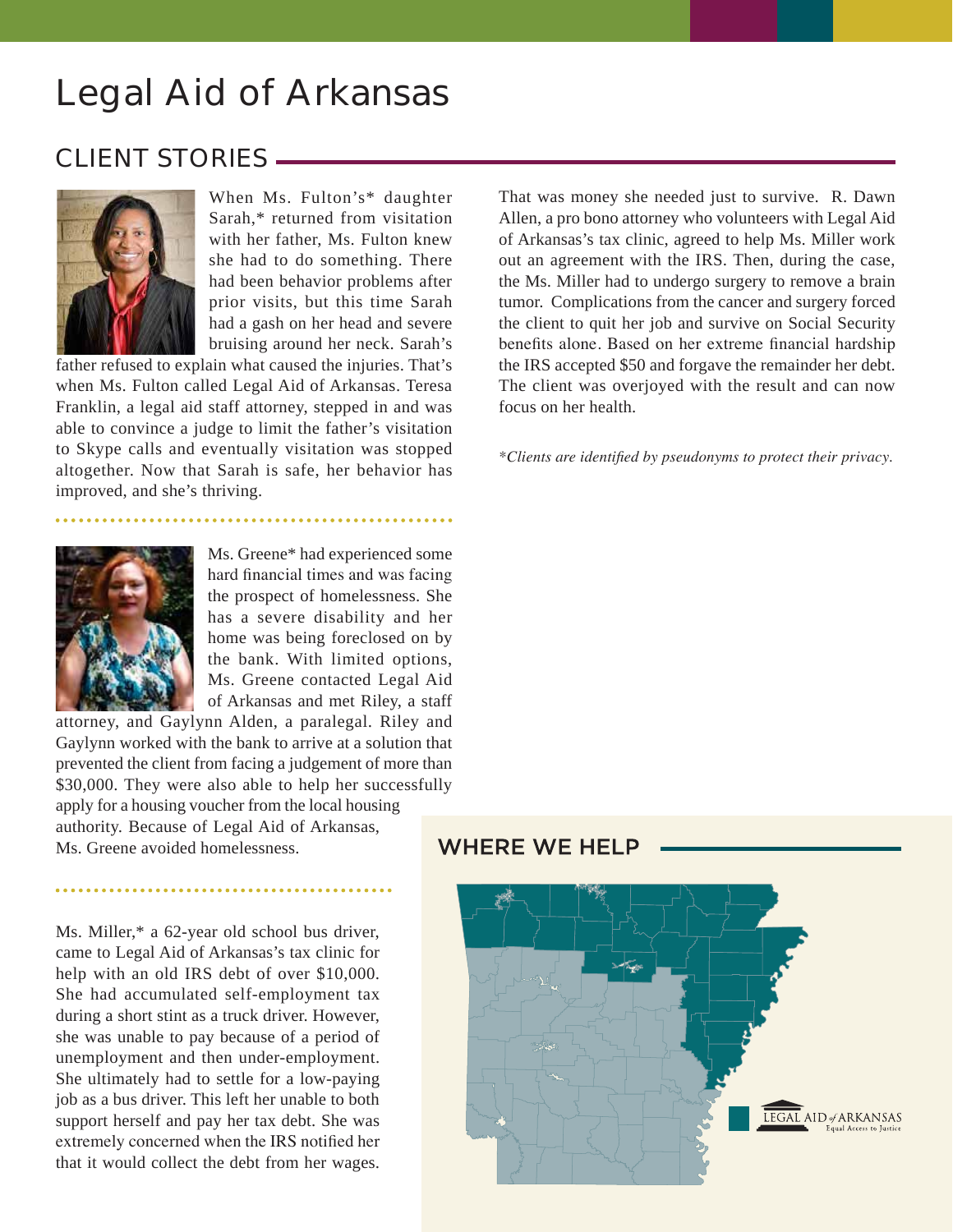# Pro Bono Attorneys of the Year



Diana Turner

Jefferson County VOCALS Attorney of the Year Baim Law Firm



Brooks Gill

10th Judicial District VOCALS Attorney of the Year Gill Law Firm



Outstanding Pro Bono Attorney Award Law Office of Donna M. Price



Ariel Snyder

Russell Winburn



Attorney Award Winston Law Firm



Pulaski County VOCALS Attorney of the Year Hyden, Miron & Foster

Outstanding Pro Bono Attorney Award Odom Law Firm



For more information about the 2017 Pro Bono Award winners, visit: http://arkansasjustice.org/pro-bono-awards-2017/

Outstanding Pro Bono

Outstanding Pro Bono Attorney Award

Womack, Phelps, Puryear, Mayfield & McNeil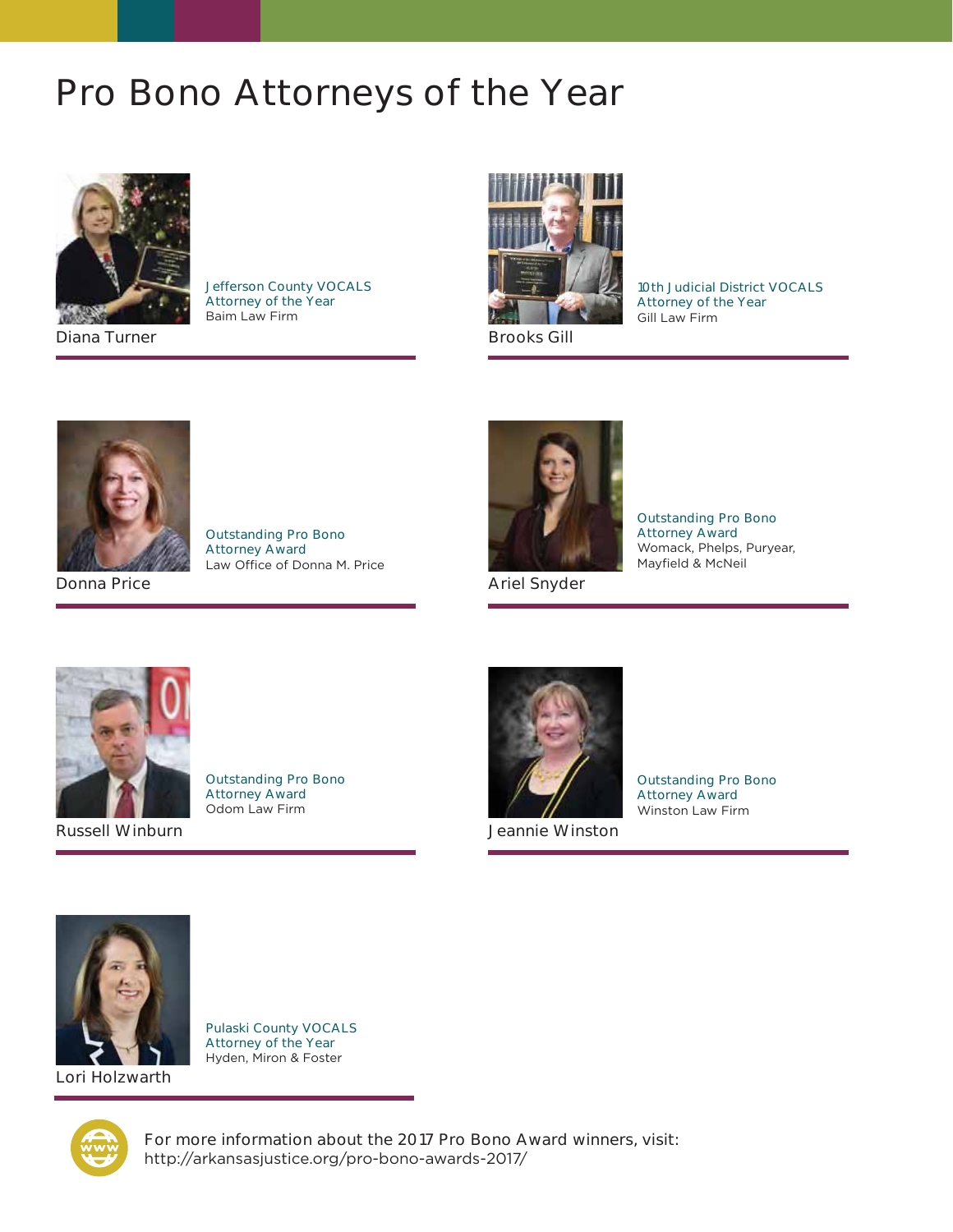### CORPORATE, FIRM, AND FOUNDATION DONORS

### Champions of Justice (\$50,000+)

Walmart Stores, Inc.

### Benefactors of Justice (\$20,000-\$49,999)

Friday, Eldredge & Clark

### Defenders of Justice (\$10,000-\$19,999)

Tyson Foods, Inc. Wright, Lindsey & Jennings

### Supporters of Justice (\$5,000-\$9,999)

Arkansas Electric Cooperative Corporation Barber Law Firm Hilburn, Calhoon, Harper, Pruniski & Calhoun Kutak Rock LLP Mitchell Williams

Rimon PC Second Presbyterian Church University of Arkansas Student Bar Association Williams & Anderson

### Circle of Justice (Gifts up to \$4,999)

Acxiom Corporation Arkansas Bar Association Arkansas Blue Cross Blue Shield Arkansas Children's Northwest Arkansas Community Foundation Axinn, Veltrop & Harkrider, LLP Baxter, Jewell & Dobson Benton County Bar Association Branch, Thompson, Warmath & Dale Center for Arkansas Legal Services Union Craighead County Bar Association Cross, Gunter, Witherspoon & Galchus Destiny Law Firm, PLLC Dillards General Counsel Entergy First Security Bank Jensen Young & Houston Johnson & Vines, PLLC Kroger LaCerra, Dickson, Hoover & Rogers

Laser Law Firm Lax, Vaughan, Fortson, Jones & Rowe Lexis Nexis Matthews, Campbell, Rhoads, McClure & Thompson, PA Munson, Rowlett, Moore & Boone Mutual of America Newland & Associates Rose Law Firm Snap Fitness of Central Arkansas Sprott PA & Boone County Bar Association Stephens Inc. The Bank of Fayetteville The Payroll Company The Wesley Class of PHUMC United Way CFC National Capital Area Waddell, Cole, & Jones Washington County Bar Association Williams & Anderson Windstream Communications, Inc.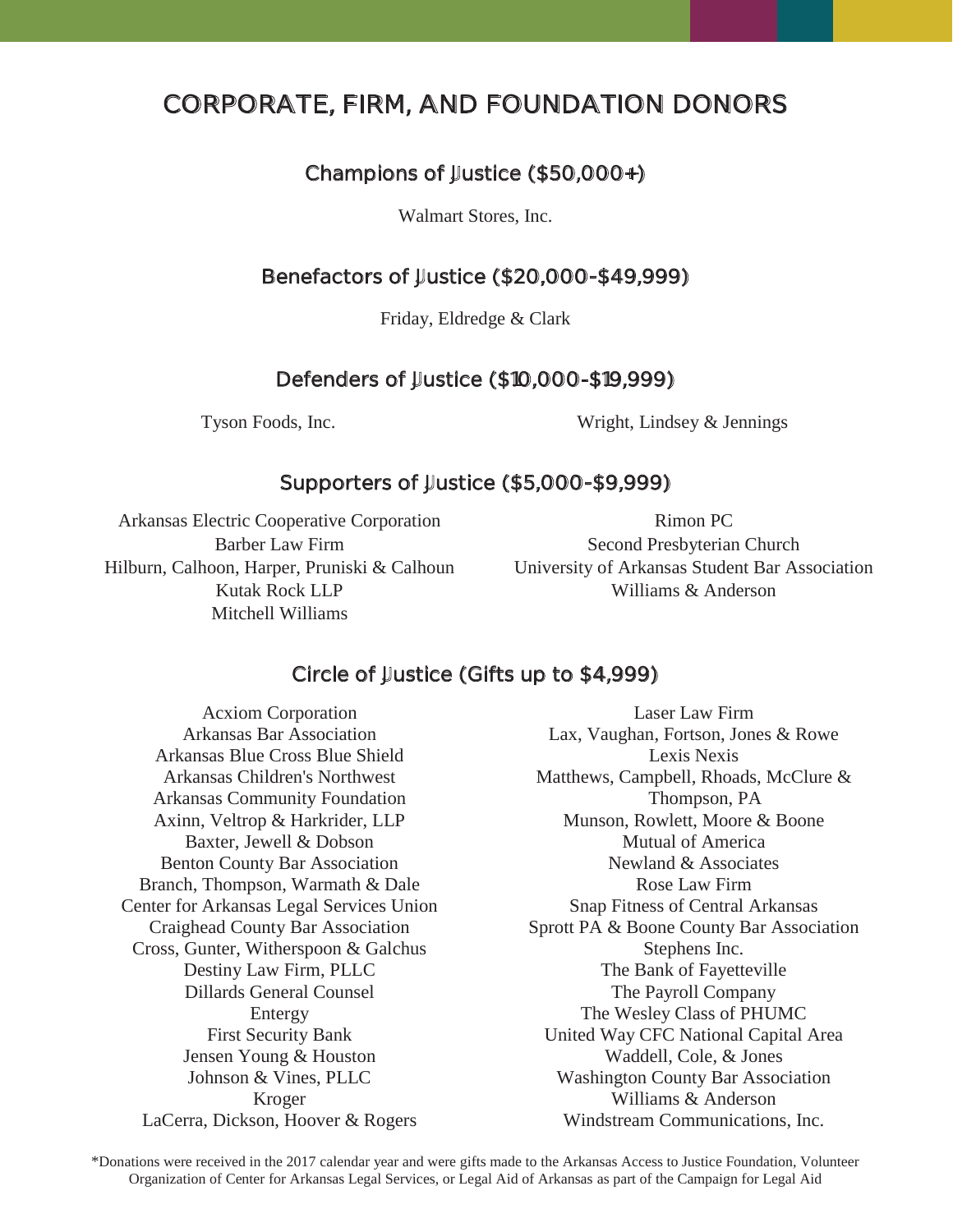### INDIVIDUAL DONORS

### Champions of Justice (\$5,000+)

Don & Leslie Hollingsworth Cyril Hollingsworth Rod & Jacque Nagel Mark Nichols Katie & Miles Stephens Justice Annabelle & Henry Tuck Bill & Patty Waddell

### Benefactors of Justice (\$2,500-\$4,999)

Cliff McKinney Frank & Angela Sewall Jim & Jan Sprott

### Defenders of Justice (\$1,000-\$2,499)

Jean & Dan Carter Lori A. Chumbler Jim & Suzie Dunn Tyler Ginn Amy Dunn Johnson

### Mike Millar Rosalind M. Mouser Jeffrey S Patterson Kathryn W. Roberts Kirk N. Wilson

### Supporters of Justice (\$400-\$999)

Jordan Abbott John T. Adams Michael L. Alexander Justin T. Allen Michele Allgood Robyn P. Allmendinger Allison Allred Phillip Anderson Elizabeth Ann Andreoli Richard Angel Michelle Ator Donald Bacon Amber Bagley James Baker Michael Barnes W. Christopher Barrier

Sara Batcheller Samuel Baxter William Baxter Robert Beach Kimberly Bennett Eric Berger M. Stephen Bingham William Bishop Caswell B. Blackard Richard Blakely A. Cale Block Abraham Bogoslavsky Will Bond Barbara P. Bonds Timothy Boone Misty Borkowski

Ryan Bowman Mark Breeding Amy Brown Ashlea Brown Brian Brown Joseph Brown Michelle Browning Thomas Buchanan III Jack Burns James Burns Kevin Burns Elizabeth Caldwell Ken Calhoon John Calhoun Frederick Campbell Jason Campbell

Sarah E. Capp Donald Chaney Michael Childers Charles Cliett, Jr. Robert Coleman Judge Cathleen V. Compton Jon Comstock Mary Cooper Barry E. Coplin Allison Cornwell Sarah Cotton Nate Coulter Chasey Cox Kevin Crass Michael Crockett J. Bruce Cross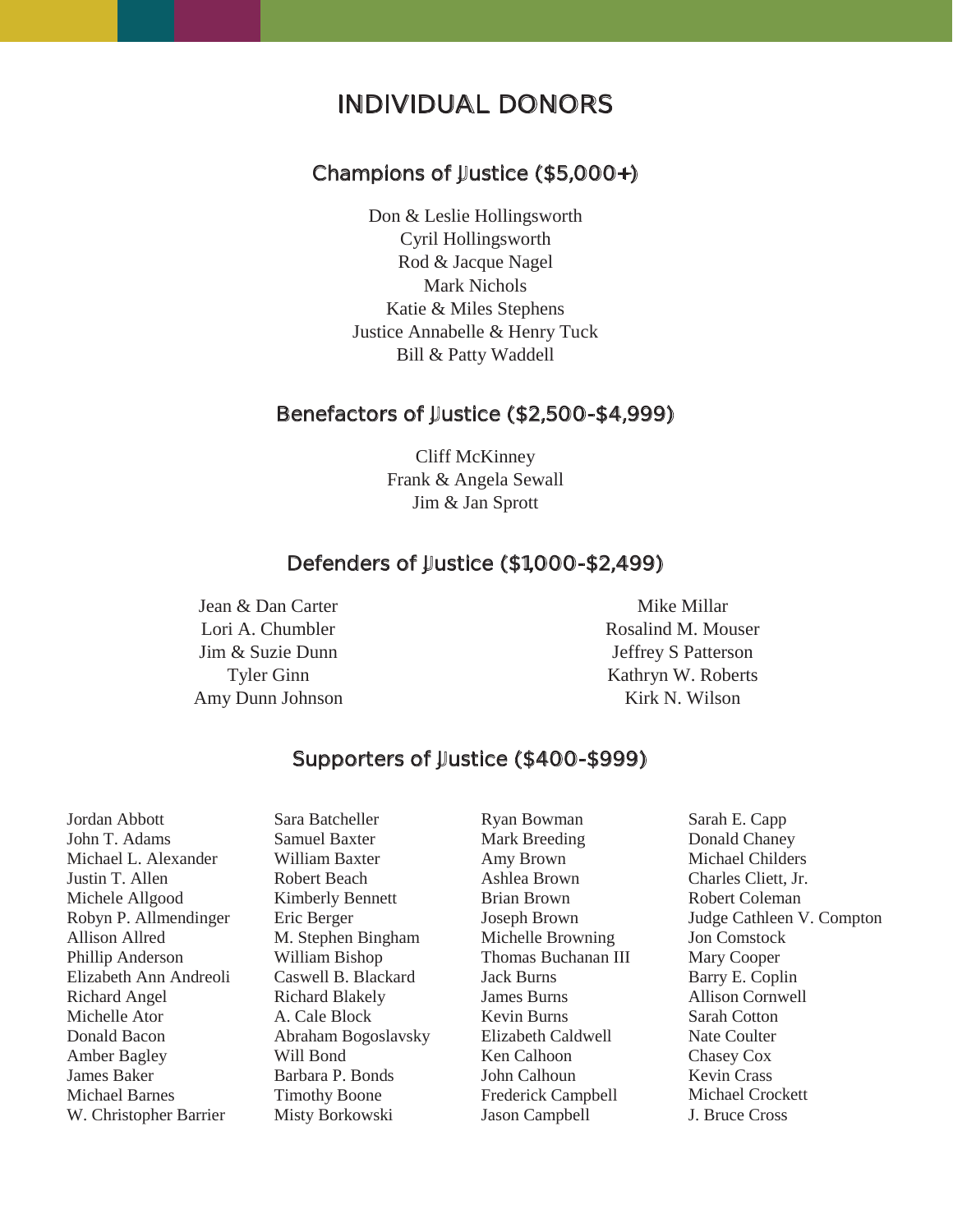Courtney Crouch III Elizabeth Cummings J. Cotten Cunningham William Webster Darling II Kate Davidson J. Mark Davis John Gary Davis Molly Margaret Deere Debbie Denton Tony A. DiCarlo Natalie Dickson Allen Dobson J. Charles Dougherty Lee Douglass Terry Dugger Bryan Duke Missy McJunkins Duke Steven Duke Kayleigh Dulaney Angela Duran & Lill Lewis J. Benton Dyke Jr. Walter Ebel Khayyam Eddings William H. "Bill" Edwards Byron Eiseman Michael J. Emerson Timothy Ezell Jacob Fair J. Carter Fairley Jackson Farrow Tetiana Fayman Frances Fendler Janie Fenton Todd Ferguson Elizabeth Fletcher John Fletcher Grant Fortson Stephen Foster Jana Kim Fowler G. Spence Fricke Gail Ponder Gaines Robert Alec Gaines Price Gardner Allan Gates Timothy Gauger Melissa Beard Glover Chuck & Susan Goldner David Grace David Graf Jeffrey Graham Richard Graham Kathlyn Graves Randy Grice

William Griffin Audrianna Grisham Mark Halter Julia Hancock A. Vaughan Hankins Stuart Hankins G. Robert Hardin Betty J. Hardy Ernest Harper Jr. John Harriman Fred Harrison Jacquelyn Harrison Mike Hartje James E. Hathaway, III & Gael Sammartino Chris Heller Brad Hendricks Donald Henry Robert W. Henry & Clifford Patty Lueken J. Henry Daniel Herrington Sam Hilburn Scott Hilburn Janan Kemp Honeysuckle Joel Hoover Lauren Hoover Mariam Hopkins D. Michael Huckabay Catherine L. Hughes Wesley Hunt Joe Hurst Alex Ifrah William Stuart Jackson John Jewell Bonnie Johnson Laura Johnson Lynda Johnson Stephen Joiner David Jones Gregory T. Jones Jamie Jones Jerry C. Jones Kendra Jones Jim Julian Michele M. Kaemmerling Nick Kahn-Fogel Philip Kaplan Martin Kasten Bill Keisler Benjamin Kent Judson Kidd Jane A. Kim David Knight

Kathryn Knisley Kristopher Knox Cynthia Kolb John Kooistra III Melissa Krebs Peter Kumpe Traci LaCerra Stephen R. Lancaster Laura Landreaux Michael Lax Josh Leicht Erin Lewis Harry Light Angela Danielle Litaker Nall Ashleigh Phillips Courtney Little David Littleton John Jacob Lively Edwin Lowther Judge David Manley Judge Price Marshall Susan Fox Martin William Martin Gary D. Marts Terry Mathews Mark & Kara Mayfield Patrick McAlpine Robert K. McCulloch Judge Mary Spencer McGowan Jim McHaney Becky McHughes Joseph McKay Courtney McLarty Bruce McMath Marian McMullan Keith McPherson Kelly McQueen David Menz Kara Mikles Lance Miller Sara Moery Edward O. Moody Kristi Moody Jeffrey H. Moore Michael Moore Paul Morris Wm. Kirby Mouser David Moyers Kristen Moyers Lee J. Muldrow Randy Murphy Elizabeth Murray

J. Richard Newland Joseph Nichols A. Wyckliff Nisbet, Jr. Walter W. Nixon III N. Mac Norton Judge Michael O'Malley Ashley O'Neal M. Darren O'Quinn Kevin Odum Joshua Osborne Jarred Parrish Ashley Peoples Fred Perkins Melody H. Piazza Jennifer Pierce Daniel Pilkington David Powell Troy A. Price Lyn Pruitt John Pruniski Kathryn Pryor Bill Rahn Michael R. Rainwater Tucker Raney Carrold Ray Gayla Reeder Lee Richardson Chet Roberts James Robertson Georgia Robinette Richard Roderick Marjorie Rogers John T. Root, Jr. Brian Rosenthal Roger Rowe Bradley Runyon Emily Runyon J. Sheperd Russell, III James Saxton John Selig Robert Shafer Robert Shults Steven Shults Harold Simpson James Simpson Robert D. Smith III Brian N. Smith Daniel Smith Ellen Smith James Smith Laura Smith Robert Smith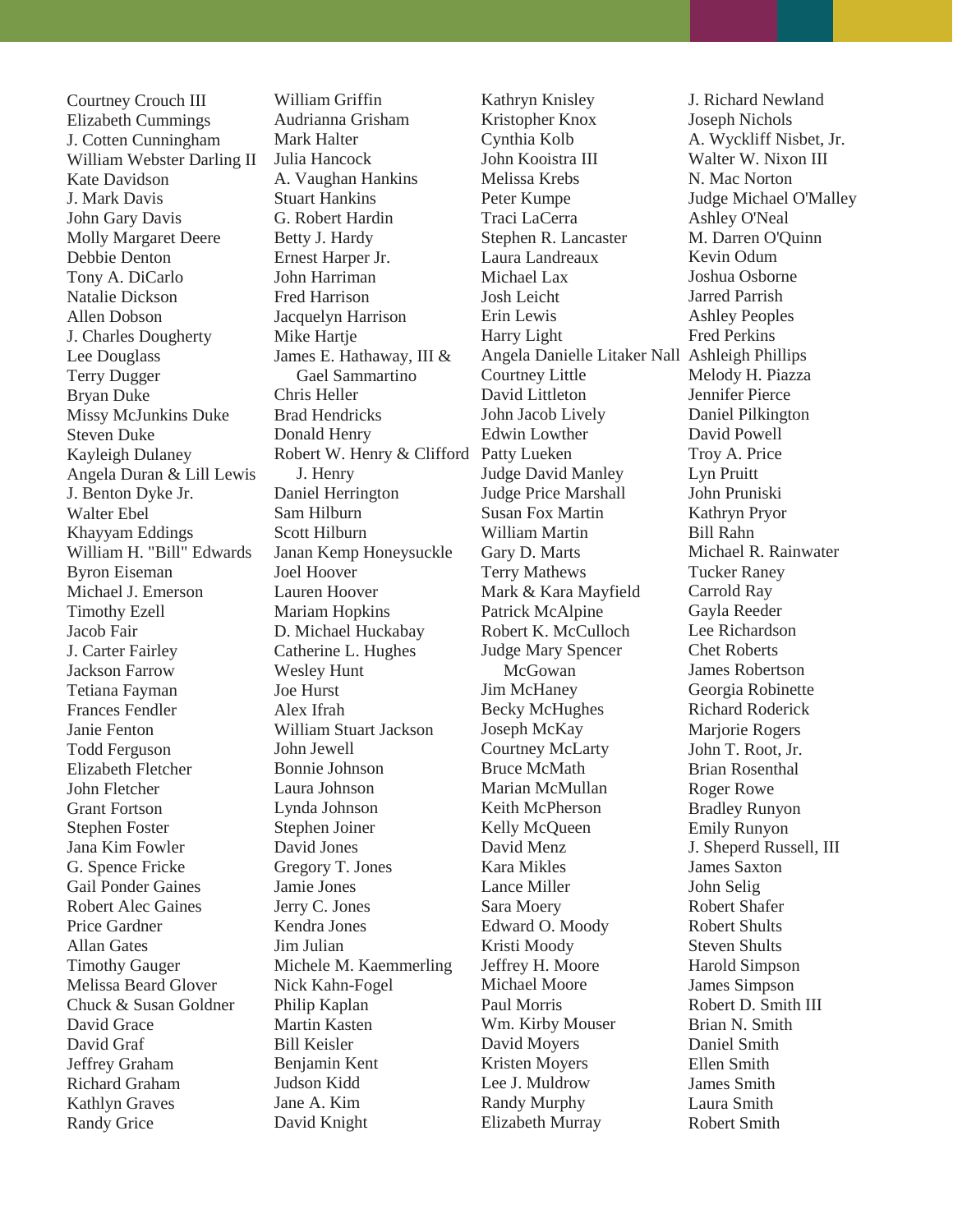Shayne Smith Judge Vann Smith Victoria Smith C. Timothy Spainhour John William Spivey Logan Scott Stafford Patti Stanley Kevin Staten Paula Storeyguard Shane Strabala Scott M. Strauss Anna Strong Matt Suffern Joseph Sweere Jay Taylor

Katrina Taylor Jeffrey Thomas Tami Threet Bruce Tidwell James Tilley John Tisdale Amy Tracy Scott Trotter Kimberly Wood Tucker Scott Tucker W. Carson Tucker Tab Turner Michael Vanderford Thomas Vaughan, Jr. Caley Vo

Guy Wade S. Brent Wakefield Andrea Walker Danyelle Walker Mark Wankum Richard Watts Megan Wells K. Coleman Westbrook Gene Williams W. Jackson Williams David Wilson Kyle R. Wilson Patrick D. Wilson Perry L. Wilson Rebecca Winburn

Mary Winzerling Carolyn Witherspoon Melissa Wood Hannah Wood Jeremiah Wood Carol Worley Dean Worley John R. Yates H. Wayne Young Kim Young Mary Carole Young Regina A. Young Heather Zachary

### Circle of Justice (Gifts up to \$399)

H. William Allen Toby Atkinson Jason Auer Adrienne Baker Jeffrey Baker & Patricia Snyder Judge Kristine Baker Marcia Barnes Judge Ben T. Barry Dr. Jay Barth & Chuck Cliett Dustin A. Duke Joycelyn Bell Judge Kathleen Bell Molina Bien Stefanie Blahut Mason Boling John V. Bowen David & Gayle Bowman Larry Brady Robert Branch Katherine & Justice Howard Jenna Fogleman Brill Justice Robert Brown Jonathan Camp Judge Eli Chaparro Edith Chauez Callis L. Childs Kenneth Chitwood David Clark Suzanne G. Clark Brian Clary Jom Comstock Christy Conrad Cory Crawford

Lora Crawley Niki Cung Rita Cunningham Lela Davison Cecille Doan Brenda K. Dokes Ted N. Drake Baxter D. Drennon Janet B. Dyer Margaret Egan Ellis Law Firm, P.A. J. Lyn Entrikin Judge Audrey Evans Don Evans Josh Farmer Nathan Finch Debra H. Fiser Amy Meredith Forbus Zina H. Frazier Shannon Fredricksen Donna Gay Stephanie Gibbs James D. Gingerich Mort Gitelman Bob Glidewell Jamie Gorsline Peggy S. Graves Bonnye Griffin Judge Rita W. Gruber

Judge Wayne A. Gruber Ebony Gulley Jeanette L. Hamilton Hayley Hanna Jackie Harmon Harvey Harris Judge Patricia S. Harris Keith Harvey Clinton Hatcher Pam Hathaway Pamela Haun Chris Heard Gloria Hernandez Heather Hersh Dr. Alice Hines Virginia T. Hollinshed Ben Hollowell Kristin Pawlik Holmes Judge Leon Holmes Wanda Hoover Robert Howard Hopkins, Sr. Jennifer McKeown Lori & Chet Howard Julie Howe Richard L. Hughes Nichole Huyta Van R. Izard Erin E. Jacobson Sarah James Dr. Clint & Ellen Johnson Chelsea Johnston Daveante Jones Twilla Jones

Jennifer Kelch Bill Kincaid Elizabeth King Bailey Knapp Cody A. LaBarber Brandon W. Lacy Ron Lanoue Judge David Nichols Laser Michael V. Lauro Jr. Cynthia Lea Sidney L. Leasure Samantha Leflar Jennifer Liguiori Candace Loggains Tony Mansell Lali Marquez Skye Martin Paula Martucci Jo Ann Maxey Lawrence H. McGaughey Shawn & Ginny McMurray Drew Miller David Mitchell John Monroe Melissa Moody Jordan Mooney Cyndi Nance Dr. Karama Neal & Kwadjo Boaitey Victor Nixon Carol D. Nokes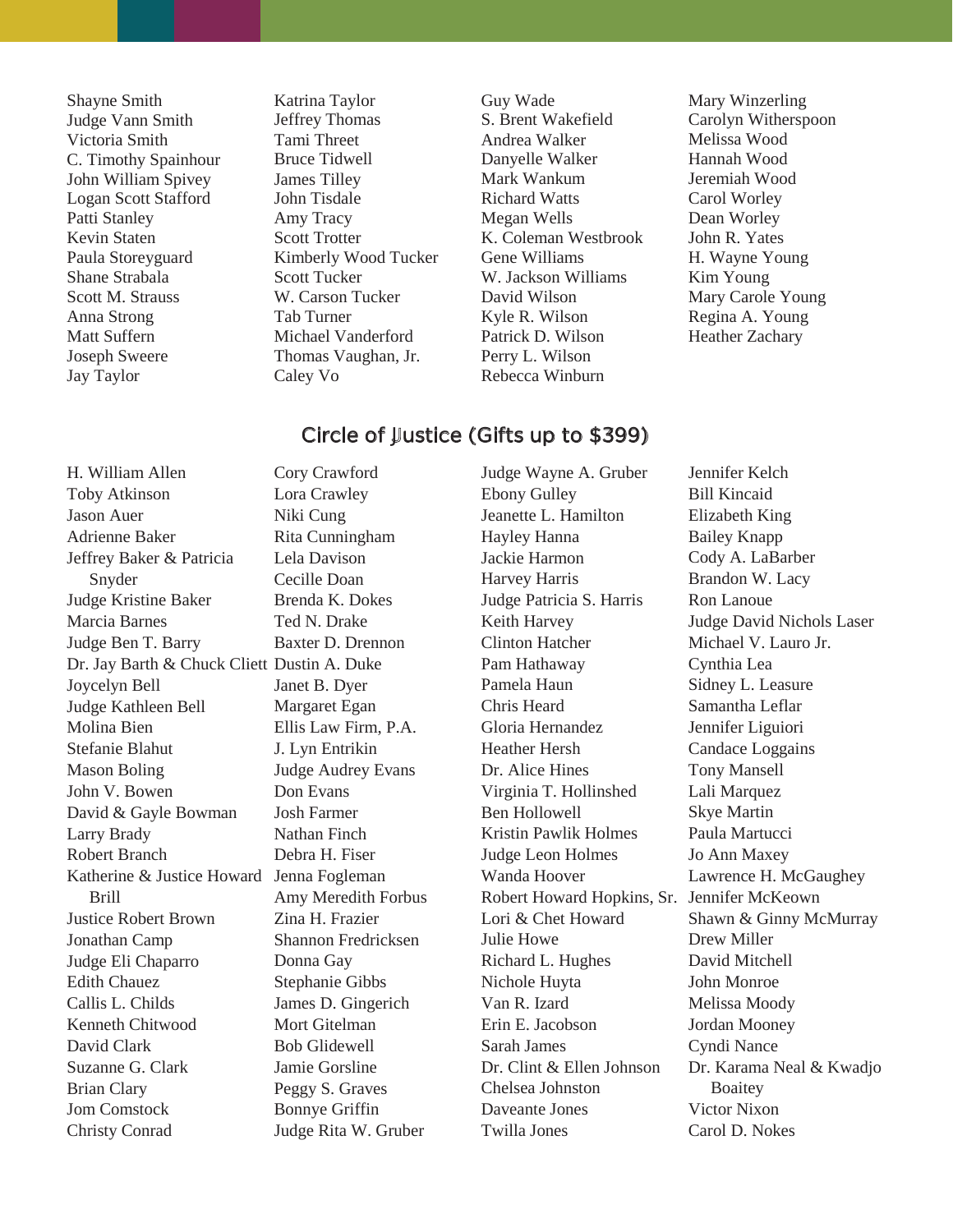Ranko & Philip Oliver Kelly Browe Olson Kila & Chad Owens Parker Jones Law Firm Patrick Parsons R. Lynn Pence Brad Phelps Ashley Porter Milagios Potteiger Kristine E Prentice Yevonne Presley Amy Pritchard Ann Dixon Pyle Donna Ramsey Warren Readnour Karen Baim Reagler Wendy Reyna Rebecca D Reynolds Richard F. Richards Jeremy Robinson

David R. Rogers Jordan A. Rogers Odis Rose Jim Ross Quincey Ross Salvatore Salamone Mallory Sanders & Sol Kim Luan Souza Laquita Saunders & Jeff Crump Mary M. White Schneider David Schoen George Ben Seay Caren L. Shantz Stephen Sharum Carol L. Sherer Michael D. Shinn Sarah Short Beth Shoupe Joshua M. Silverstein Christopher Sloan

Clayton Smith Ezra Smith Judge Kim M. Smith Lindsley Smith Lloyd H. Smith Veletta Smith Michael Spades Sarah Sparkman Judge Jim Spears Jennifer T. Stone Joseph A. Strode Chaney Taylor Darryl E. Taylor Robert Eli Tellez Jeffery Thomas Erin Thompson Robert F. Thompson III Alan & Mary Thurber Lorrie Trogden

Vicki Vasser-Jenkins Glenn Vasser Judge Larry Vaught Judge Joe Volpe J. Vernon Walker Dana Dean Watson Daniel A. Webb Kathy Webb Judy & Ray White Jennifer Brooks Wiggins Karen Willems Becky Posey Williams Robert Windsor Jared S. Woodard Andrea G. Woods Judge Susan Webber Wright Mark P. Yablon Judge H. David Young Dennis Zolper

### MEMORIALS AND HONORARIA

**In celebration of Administrative Professionals Day**  Cody A. LaBarber

> **In memory of Judge Richard Arnold**  Lindsley Smith

**In honor of Kenneth B. Baim** Karen Baim Reagler

**In honor of John & Laura Coulter**  Dr. Jay Barth & Chuck Cliett

> **In memory of Jack Deacon**  Pamela Haun

**In memory of Congressman Jay Dickey** Jim Ross

**In memory of Judge G. Thomas Eisele**  Mark & Kara Mayfield

> **In memory of Ken Gilbert**  Lori & Chet Howard

**In honor of Dean Chuck Goldner** Ranko & Philip Oliver

**In memory of Richard Gooden**  Callis L. Childs

**In memory of Herman Hamilton**  Jim Ross

**In memory of Chief Justice Jim Hannah**  Donna Gay

> **In memory of David Hardin**  Stephen Sharum

**In honor of Claire Howington**  Judy & Ray White

**In memory of Emogene Berry James**  Dr. Alice Hines

**In honor of The Johnson Family** Dr. Clint & Ellen Johnson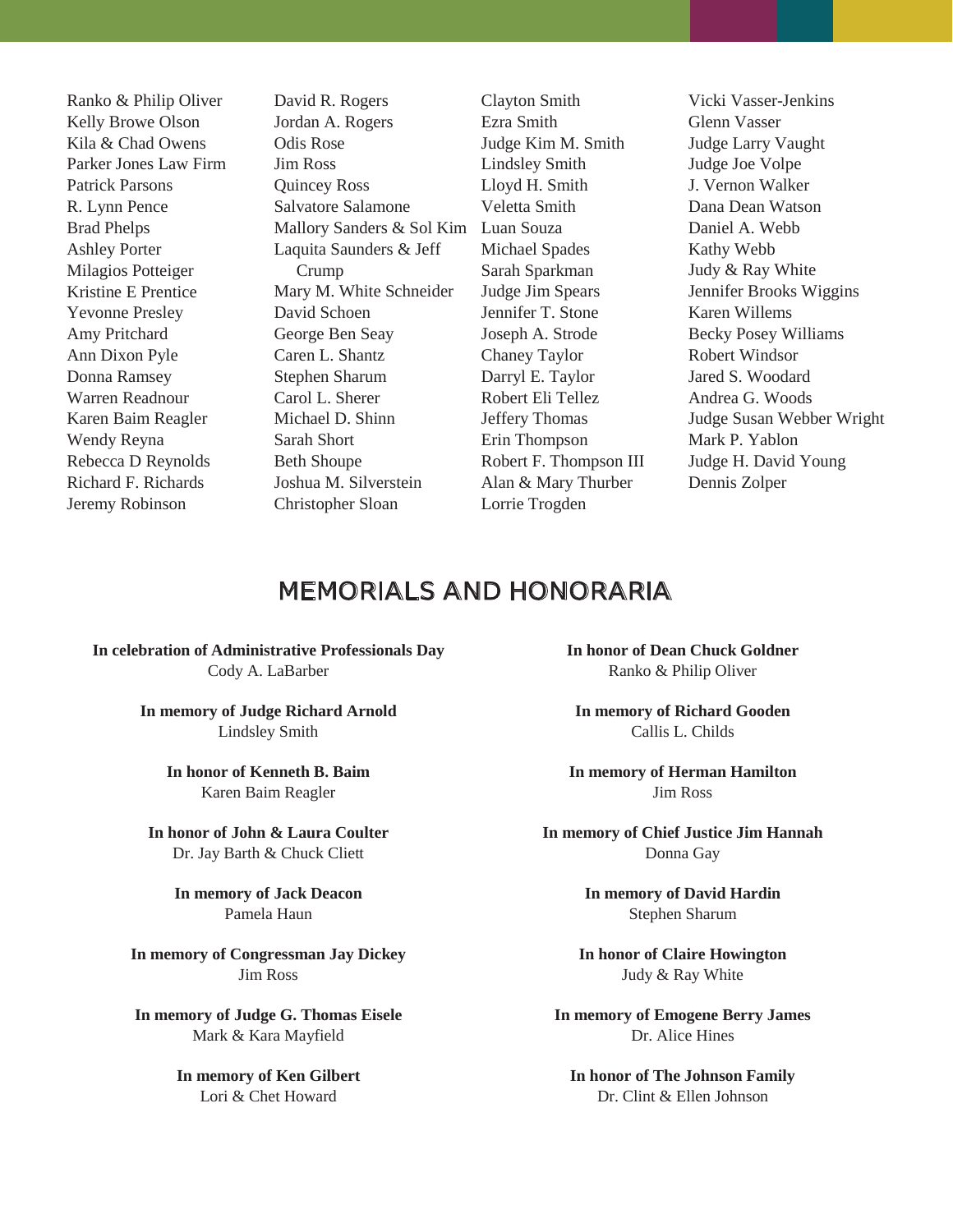**In honor of Amy Dunn Johnson**  Kenneth Chitwood Kathy Webb Patrick D. Wilson

**In memory of Michael Loggains**  Jennifer Kelch Candace Loggains Sprott PA & Boone County Bar Association

> **In memory of F.H. Martin**  Judge Kim M. Smith

**In memory of Marcia McIvor**  Mort Gitelman

**In memory of Maurice Mitchell**  Don & Leslie Hollingsworth

**In honor of Charles "Skip" Mooney**  Jordan Mooney

**In memory of Carolyn Jean Raddatz**  David Schoen

**In honor of Professor Josh Silverstein** Wanda Hoover

**In memory of Daniel M. Sprott**  James D. Sprott

**In honor of Justice Annabelle Tuck**  Marcia Barnes

### **In honor of Bill Waddell**

Debra H. Fiser Lawrence H. McGaughey Becky Posey Williams

**In honor of Michael White**  Josh Farmer

### **In honor of Mary Kathryn Williams**  Kathryn W. Roberts

### PRO BONO VOLUNTEERS

Williams Ables Storm Adams Tina Adcock-Thomas Matthew Adlong Charles Gregory Alagood Lisa Alexander R. Dawn Allen Robyn P. Allmendinger Billy Allred Erin Anderson Joyce Arias Blair Arnold LaTonya Austin Andrew Bailey Joshua Bailey Barry Baker J. Lauren Ball Joe Barrett John Barttelt Mike Bearden Steve Bell Kimberly Bennett Maggie Benson Jay Bequette\*

Anna Betts James Bingaman David Biondolillo Matt Bishop John Blair Mylissia M. Blankenship Caroline Boch Stanley V. Bond A. Paul Bowen Eric Bray David Bridgforth John Bridgforth William C. Bridgforth William McShane Bridgforth Greg Clark Brad Broadaway Vicki Bronson Thomas Brown Jordan Broyles Chuck Buchan Eric Buchanan Mary Buckley Sherry Burnett F. Wilson Bynum Arkie Byrd

Brian Campbell David R. Cannon Jim Carfagno Mark S. Carter Mitchell Cash Grace Casteel Casey Castleberry Mark Chadick Jennifer Chang William Changose Gladys Cherry Kesha Chiappinelli Kerry Chism Suzanne Clark Craig Cockrell Roger Colbert Bryce Cook C. Ryan Cooper Mark Cooper Waylan Cooper Michael Crawley Eldon Cripps James Crouch

Sarah Cullen Malcolm Culpepper Greg Cuzick William Webster Darling II Steven Davis Steven R. Davis Sarah DeLoach Mike DeLoache Lisa Dennis Mike Dennis Peter DeStefano Dena C. Dickinson Terry P. Diggs Michael Dodson Richard T. Donovan J. Carter Dooley Elise Dudley Austin Easley Angela Echols Don Etherly David Etheredge James Filyaw Betsy Finocchi Christopher Foster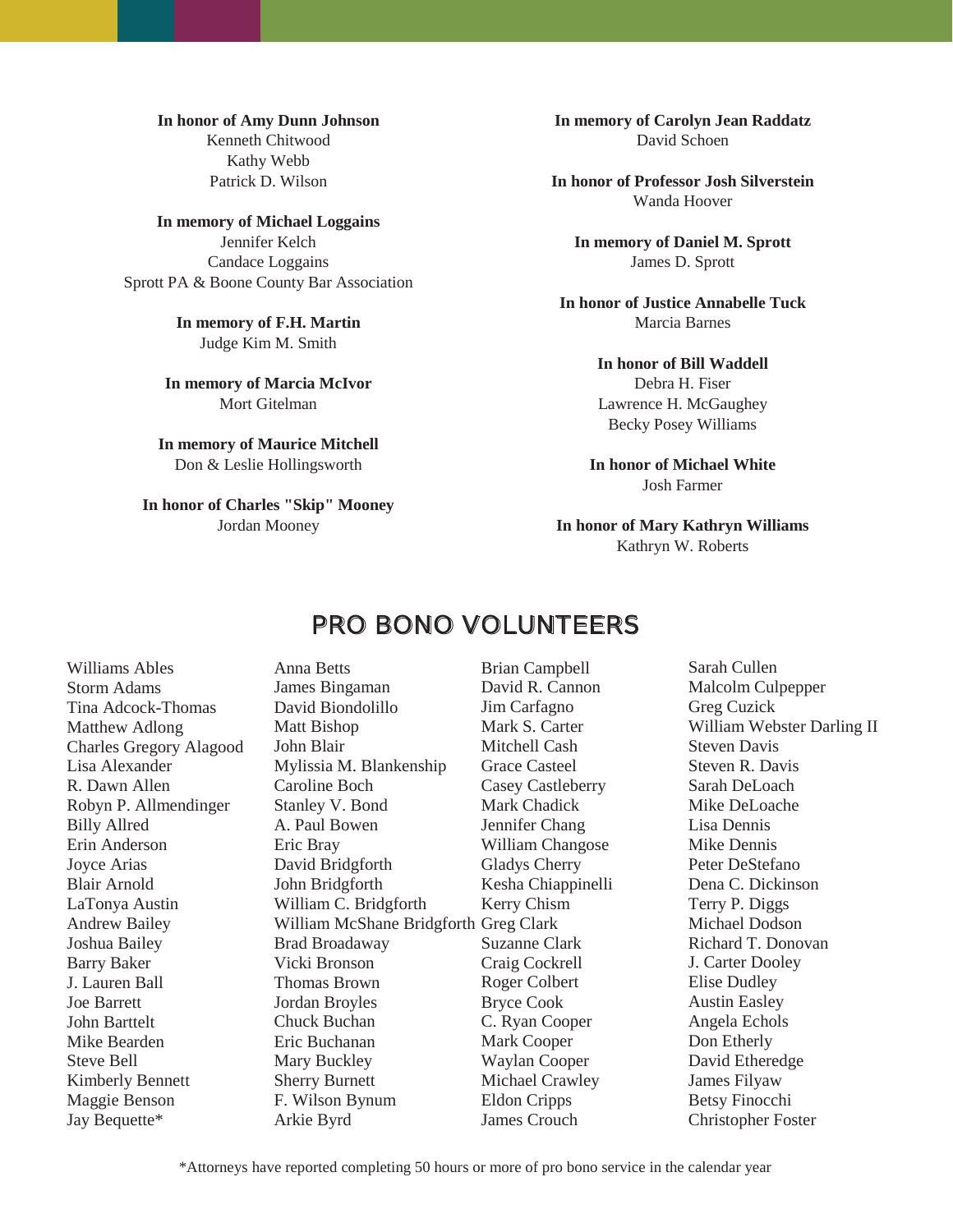Amanda Fray Kelly Freeze Craig Friedman Matthew Fryar Carla Fuller Charles Gardner Tom Garner Robert Gibson Tyler Ginn Catherine Golden Summer Goldman Douglas Gramling Paul Gregory M. Joseph Grider Tyler Griffin Chuck Gschwend Kenneth Hall M. Scott Hall Hunter Hanshaw Stephen Hardin Victoria Hargis Bruton Terry D. Harper Chris Harris Sandra Y. Harris Charles Harwell Pamela Haun W. Curt Hawkins Keisha Hazelwood Floyd A. Healy Aaron Heller Megan Henry James E. Hensley Mauricio Herrera Hadley Hindmarsh Mary Hodges Brian Hogue Ben Hollowell Lori L. Holzwarth Janan Kemp Honeysuckle Carl Hopkins David R. Horn Bill Horton Michelle Huff Karen J. Hughes Teresa L. Hughes James Hunt Jason Hutcheson Randolph Jackson Patrick R. James Larry Jennings Christopher Jester Susan Johnson-Wakefield Joel Johnson

Mark Johnson Stephen N. Joiner Alan Jones Dustin Jones Kristopher Jones Oscar Jones Eun Sol Kim Michael Knollmeyer Hugh Laws George Lea Tabitha Lee Samantha Leflar Victoria Leigh Beth Levi\* Kendall Lewellen Blake Lewis Erin Lewis Patrick Lewis Harry Light\* Michael Lilly J. Dale Lipsmeyer J. Nicholas Livers Sonya London Kirk Lonidier Jerry Lovelace Anthony Mansell\* Brent Martin Nancy Mathis Johnnie Matlock Heather M. May Mark Mayfield Joseph P. Mazzanti Steven McClelland Corey McGaha Destiny McHughes Kaye Hartenstein McLeod Melissa McManus Judy P. McNeil Roger McNeil Paul McNeill Abtin Mehdizadegan Joshua Meister Giana Messore\* Tim Meyers Brian Miles Alex Miller Brett Miller Jeffrey Mitchell Donn Mixon H. Clarke Mixon Walmart Medical-Legal Partnership\* Sara Cate Moery

Mark Moll Orin E. Montgomery Eric Moore Harry Truman Moore R. Scott Morgan\* Roger Morgan Vince Morris Keith Morrison Wm. Kirby Mouser Carla Nadzam Christopher Nanos\* William Nickle David Nixon Rashauna Norment Laura O'Bryan Tracy Oates Bobby Odom Conrad Odom Kevin Odum\* John Ogles John Olaimey Chad Oldham Goodman Onyilagha Kevin Orr Ken Osborne Thomas Overbey Samuel Pasthing Chris Paul Ronnie Pender Suzanne Penn\* Adam Perdue Kathryn Bennett Perkins James Phillips John G. Phillips J. Slocum Pickell Brian Pipkin William Prettyman\* William Marshall Prettyman Larry Thompson B.R. Price Donna Price\* Rebecca Prince Amy Pritchard\* Kelly Procter-Pierce Brian Rabal Tucker Raney Tim Reed Margaret Reger Emily Reynolds George R. Rhoads Grace Rice Kris Richarson Victor Richarson Chris Rippy

Lewis E. Ritchey Bonnie Robertson Jeannette Robertson Randall Rudisill Robert Rushing Stacey Ryall Ernest Sanders Ted Sanders Nicolas Sasso Caitlin Savage Edward Schieffler Mary Schneider Jay Scurlock Jan Scussel Gail Segers Candice Settle Randolph J. Shock Brock Showalter Ray Slaton Clay Sloan Shaneen Kelleybrew Sloan Raymond Smith Scott E. Smith Tim Snively Ariel Snyder\* Eric Soller George R. Spence Max Sprinkle Jim Sprott Tyler Squires Katherine Stephens Sidney Stewart Jocelyn A. Stotts Lane Strother Richard Strunks Don Taylor Zachary Taylor Theodis Thompson R. Bryan Tilley Trevor Townsend Tom Travis James L. Tripcony Diana Turner\* Karen "Betsy" Turner David Tyler Gary Vinson Stevan Vowell Bill Waddell\* Ralph Waddell Jason Wales James Wallace Stan L. Warrick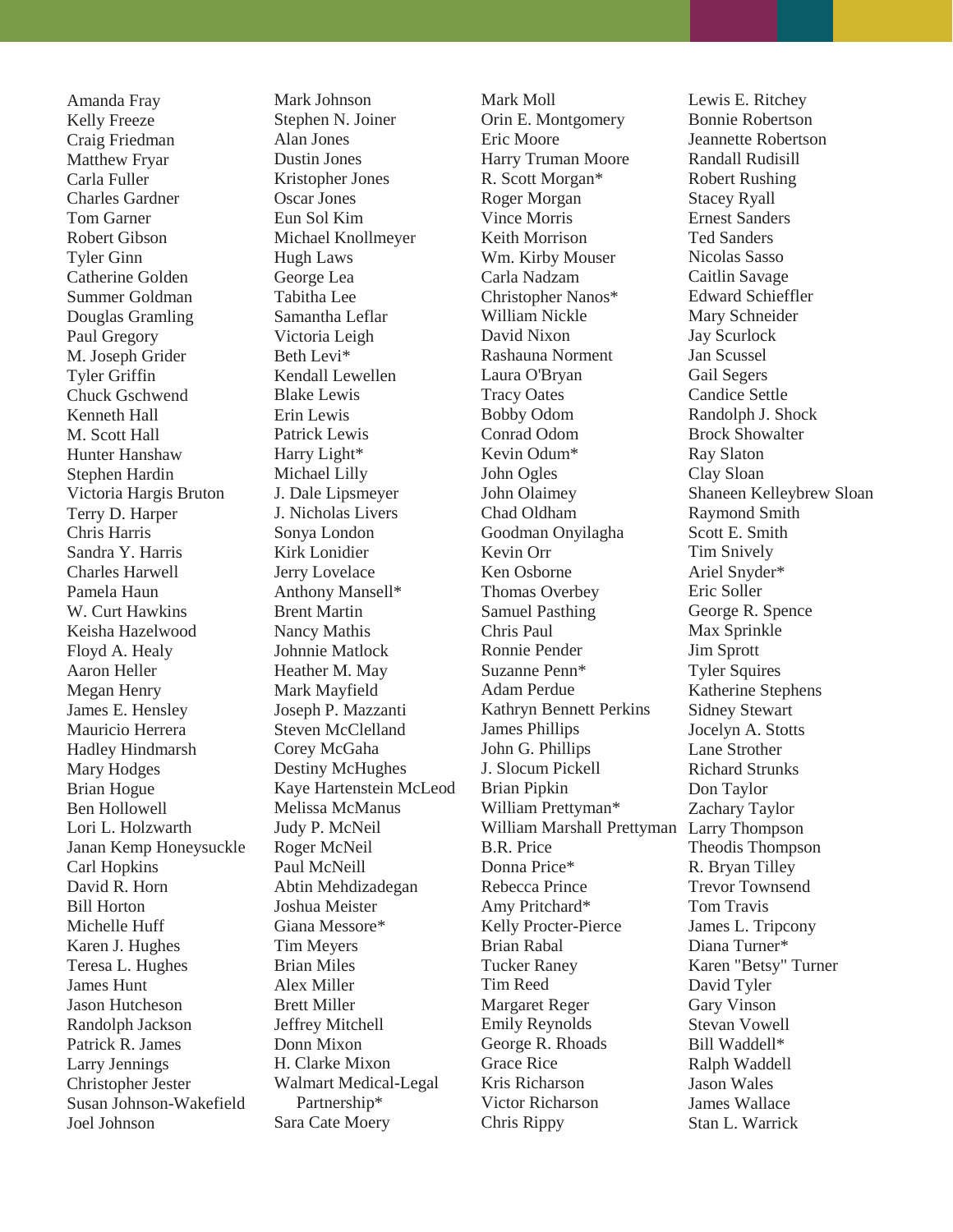Dana Watson Jeff Watson Katie Watson Billy Bob Webb Jonathan Welk Richard West

Jeanette Whatley\* Lorie Whitby Esther M. White M. Scott Willhite\* Darrin Williams Todd Williams

Jillian Wilson Philip M. Wilson Ronald C. Wilson Russell Winburn\* Jeannie Winston\* Carolyn B. Witherspoon Jennifer Woodruff Douglas Arlon Woodruff Rebecca Worsham Barbara Wright-Langhammer Van Younes Dennis Zolper

### ARKANSAS JUSTICE FUND ENDOWMENT FOUNDING DONORS

Stefanie & Joseph Blahut Sarah E. Capp Jean & Dan Carter Angela Duran & Lill Lewis James D. Gingerich Tyler Ginn Alice Hines Cyril Hollingsworth Don & Leslie Hollingsworth Kristin Pawlik Holmes Amy Dunn Johnson Samantha Leflar

Cliff McKinney John Monroe Rod & Jacqueline Nagel Dr. Karama Neal & Kwadjo Boaitey Second Presbyterian Church Frank & Angela Sewall Victoria Smith Jim & Jan Sprott Katie & Miles Stephens Justice Annabelle & Henry Tuck Bill & Patty Waddell

### 6.1 SOCIETY

Judge Cathleen V. Compton Jon Comstock Cory Crawford Rita Cunningham Jim & Suzie Dunn J. Lyn Entrikin Chuck & Susan Goldner Pamela Haun Heather Hersh Don & Leslie Hollingsworth Ben Hollowell Lori & Chet Howard Amy Dunn Johnson

Johnson & Vines, PLLC Jordan Mooney Rosalind M. Mouser Carol D. Nokes Karen Baim Reagler Jordan A. Rogers David Schoen Jim & Jan Sprott Katie & Miles Stephens Justice Annabelle & Henry Tuck Andrea G. Woods Mark P. Yablon

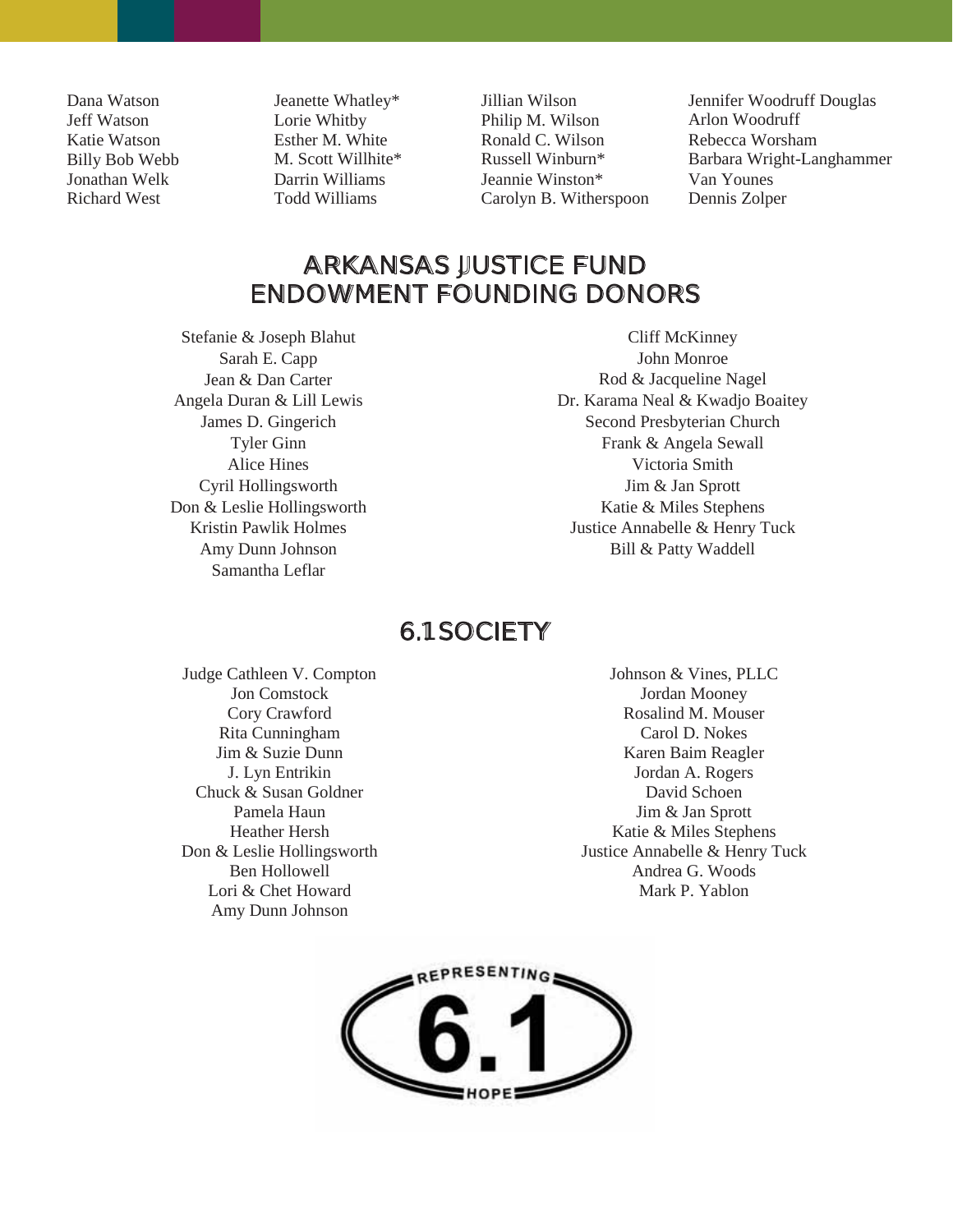# How You Can Help

DONATE

Too many Arkansans who need our help had to be turned away last year, and the same will be

true this year. As Arkansans and as lawyers, we can do better for those less fortunate in our community. **Please consider a gift to the Campaign for Legal Aid.** 100 of the donations received go directly to the Center for Arkansas Legal Services and Legal Aid of Arkansas to provide legal aid that supports families, preserves homes, and maintains economic stability.

For a monthly investment of just \$20, 50, or \$100, you can cover what it costs for legal aid to represent a domestic violence victim, a veteran struggling to





your responsibility<br>under Arkansas Rule of rofessional Conduct 6.1. Monthly donors become part of our 6.1 Society and receive a decal and a listing on our website.

You can make your one-time or monthly gift online today at www.arkansasjustice.org/donate.



### VOLUNTEER

There are many reasons to volunteer. It's a great opportunity to network, to learn new skills, and,

most importantly, to give back to the community.



ur volunteer opportunities aren't just limited to taking cases. We offer a wide range of services, and attorneys, law students, and community members of all backgrounds are needed to support our efforts. olunteers can do something as simple as give ad-

vice to a client through AR.FreeLegalAnswers.org, help us keep legal fact sheets up to date, or give oneon-one consultations to clients at outreach events.

To learn more about volunteer opportunities or to sign up through legal aid, visit www.arlegalservices.com/node/888/volunteer-today and ar.freelegalanswers.org.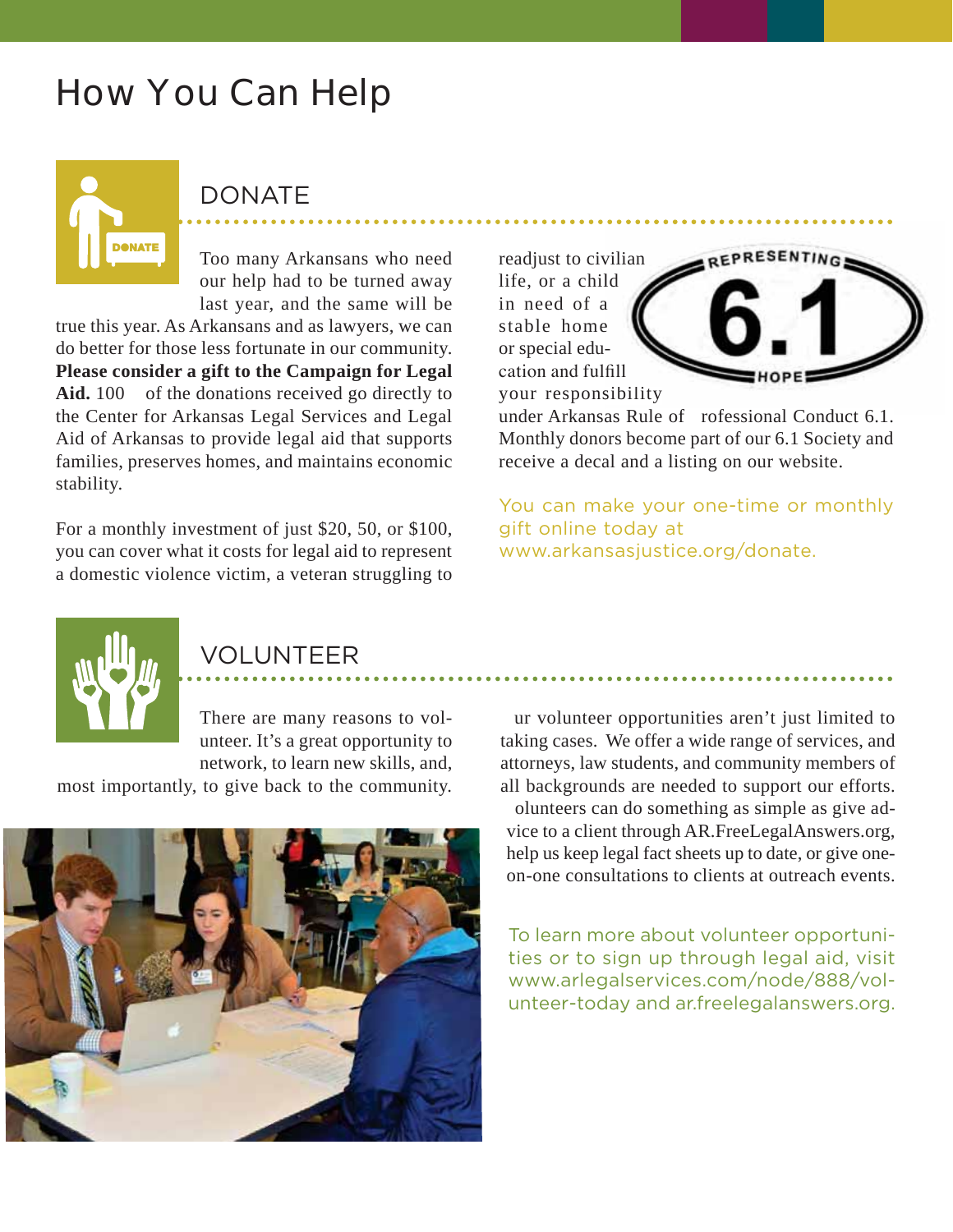# How You Can Help



## DIRECT TO ACCESS TO JUSTICE COURT AWARDS & CY PRES AWARDS

Court awards of residual funds are made by a court when some or all of the funds from a class action

or similar representative action cannot be distributed to the intended recipients. This is sometimes referred to as a cy pres award. In making an award, the court attempts to put them to a use that is as near as possible to their intended purpose. In many cases, directing these funds to legal aid will satisfy that purpose. Legal aid serves client populations that

often mirror plaintiff classes. Furthermore, cy pres awards made to support legal aid can be tailored to a specific region or purpose, such as combating abusive collections or foreclosure practices.

If you're interested in learning more about how cy pres awards can support legal aid, contact Amy Johnson at (501) 492-7172 or adjohnson@arkansasjustice.org.



PREFERRED BANK

OPEN YOUR IOLTA ACCOUNT AT A

The Arkansas I LTA rules require

that attorneys place I LTA accounts at financial institutions that pay interest rates comparable to other similarly situated accounts. referred Banks are those that go above and beyond the eligibility requirements of the rules to support the I LTA program in its mission to ensure that low-income Arkansas residents have access to the legal services they desperately need.

If you are an Arkansas attorney with an I LTA account, one simple way for you to support justice is to bank with one of the I LTA rogram's referred Banks. Preferred Banks are financial institutions that waive fees and pay competitive interest rates, generating more funding to support grants for legal aid. By banking with a referred Bank or by encouraging your financial institution to join — you can help ensure that domestic violence victims, veterans, families in need of economic security, and children with special education needs have equal access to the justice system.

To learn more and to see a list of Preferred Banks, visit http://arkansasjustice.org/iolta/ banks.

Did You Know? Ethics Rule Establishes Process for Disposition of Unclaimed and Unidentifiable Client Trust Account Funds.

The Arkansas Supreme Court has adopted changes to Arkansas Rule of Professional Conduct 1.15 to lay out a mechanism by which attorneys or estates of deceased attorneys can deal with unclaimed or unidentifiable funds in client trust accounts by reporting and remitting those funds to the Arkansas Access to Justice Foundation.

The provision addresses situations where an attorney, law firm, or estate of a deceased attorney (1) winds up in possession of client or third party funds and the client or third party cannot be located, despite diligent efforts to locate the rightful owner; or (2) is in possession of funds in a client trust account that cannot be traced back to a particular client.

The Arkansas rule change addresses these scenarios by providing a simple process for attorneys to dispose of unclaimed and unidentifiable funds consistent with applicable ethical obligations, while generating additional revenue for the IOLTA Program of the Arkansas Access to Justice Foundation, which will use the funds to make grants supporting the provision of free civil legal aid to the poor.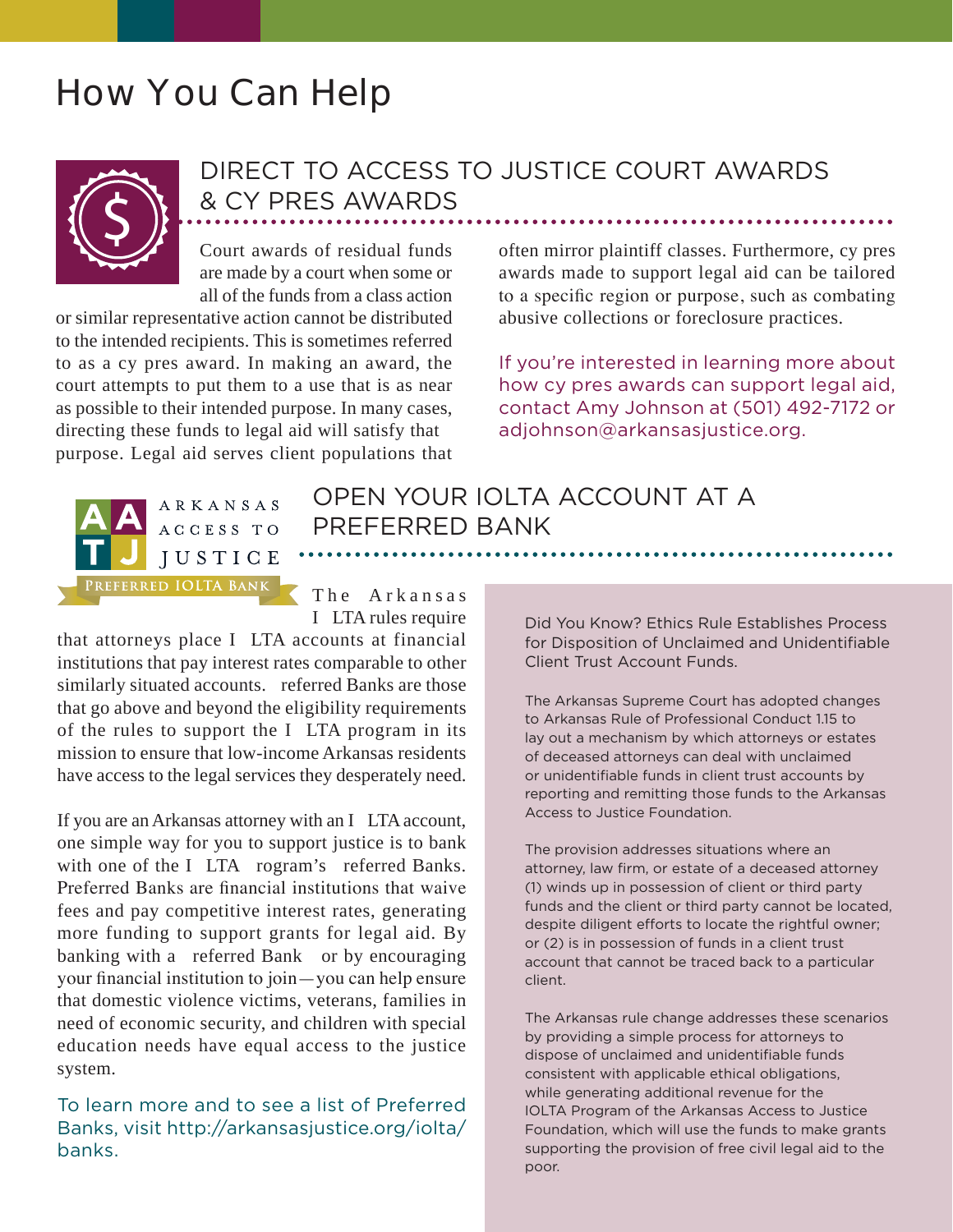|                                                                                             | Campaign for Legal Aid   Donation Form                                                                                                                    |
|---------------------------------------------------------------------------------------------|-----------------------------------------------------------------------------------------------------------------------------------------------------------|
| Name                                                                                        | (Please write your name as you want it to appear in next year's recognition publication.)                                                                 |
| ARKANSAS<br>$\Box$ I/We would like to remain anonymous                                      |                                                                                                                                                           |
| ACCESS TO<br>JUSTICE                                                                        |                                                                                                                                                           |
|                                                                                             |                                                                                                                                                           |
|                                                                                             |                                                                                                                                                           |
|                                                                                             |                                                                                                                                                           |
|                                                                                             |                                                                                                                                                           |
|                                                                                             | I/We want to join the 6.1 Society with a monthly gift of \$________ to be debited<br>from my (mark one) <b>□</b> checking □ savings account □ credit card |
|                                                                                             | I would like for my account to be debited on the (check one) $\Box$ 1st $\Box$ 15th $\Box$ last day of the month.                                         |
|                                                                                             |                                                                                                                                                           |
|                                                                                             | Please return a voided check or fill out the credit card information below.                                                                               |
| Please accept my one-time gift in the amount of \$_______________________________<br>$\Box$ |                                                                                                                                                           |
| I/We are contributing in the form of: □ Cash □ Check □ Credit Card<br>□                     |                                                                                                                                                           |
|                                                                                             | Credit card type (Visa, MasterCard, Discover, American Express, Diner's card):                                                                            |
|                                                                                             |                                                                                                                                                           |
|                                                                                             |                                                                                                                                                           |
| Make this donation                                                                          |                                                                                                                                                           |
| Please include full address of the individual<br>or family whom we should notify of your    |                                                                                                                                                           |
| contribution. All memorial and honorary                                                     |                                                                                                                                                           |
| gifts are acknowledged. The amount of<br>the gift will remain confidential.                 |                                                                                                                                                           |
|                                                                                             | Please return and make checks payable to:                                                                                                                 |

**Campaign for Legal Aid** 

c/o Arkansas Access to Justice Foundation

1111 West 6th Street, Suite D | Little Rock, AR 72201

For more information about the Campaign for Legal Aid, please visit www.arkansasjustice.org/CampaignForLegalAid.